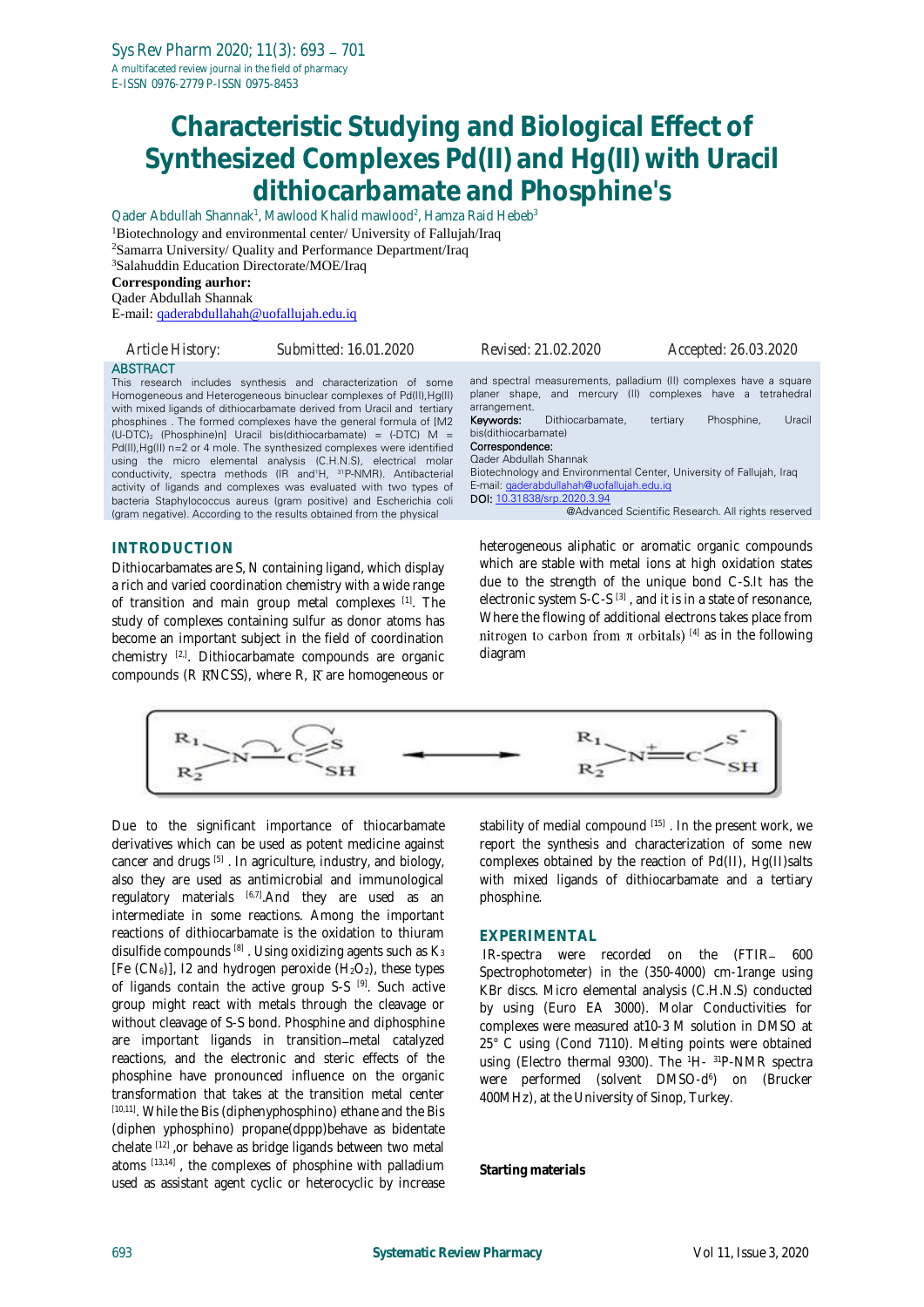All chemicals and phosphine ligands were commercial products and were used as supplied.

**Synthesis of ligand** Uracil bis(dithiocarbamate) (U-DTC) was prepared by a previously described method [16].



| Table 1: Chemical formula (CHNS) analysis and some physical properties of the U-DTC ligand |  |  |  |
|--------------------------------------------------------------------------------------------|--|--|--|
|--------------------------------------------------------------------------------------------|--|--|--|

| Chemical formula      | Colorl | <b>Melting</b><br>point/°C | Micro elemental analysis calculate (found) |               |               |         |  |
|-----------------------|--------|----------------------------|--------------------------------------------|---------------|---------------|---------|--|
|                       |        |                            | $S\%$                                      | $N\%$         | H%            | $C\%$   |  |
| $C_6H_2N_2Na_2O_2S_4$ | ∟ight  | 358-359                    | 41.59                                      | $(9.00)$ 9.09 | $(0.60)$ 0.65 | 23.37   |  |
| 307.88                | orange |                            | (41.49)                                    |               |               | (32.32) |  |

**Synthesis of Dithiocarbamate complexes with phosphine.**

**Synthesis of [Pd2(T-DTC)2(dppe)2].**

This complex was synthesized by the following procedure: A solution of Na2[PdCl4]( 0.018g,0.000062mol) in distilled water(5ml) was added to a solution of Na<sub>2</sub>U-DTC (0.021g,0.000062mol) in distilled water (5 ml), the mixture was stirred at room temperature for 1hour). The colour of the solution was changed from colorless to dark brown then a solution of dppe (0.025g, 0.000062mol) in 5ml of acetone was added. The mixture was left stirring for half an hour, a light brown precipitate was formed, and it was filtered off and washed with a small amount of distilled wate (3 Ntimes) and dried in an oven at 50 °C.



The rest of the complexes listed in **(Table 2)** were synthesized in the same way as mentioned above using a proper number of moles of the metal salts and ligands.

## **RESULTS AND DISCUSSION**

Physical and spectral techniques were used for the identification of synthesized complexes. The solid prepared complexes are soluble in most common solvents such as DMSO, DMF, THF. The molar conductivity values of all complexes in DMSO solvent of 10-3 M at 25° C (Table 2) indicate that complexes are non-electrolyte. This is consistent with the stoichiometry assumed for the complexes [M (U-DTC)2(Phosphine)n]. The micro elemental analysis measurements for all complexes gave approximated values when are compared with theoretical values,(Table2) includes some physical properties and (C.H.N.S) results for the synthesized complexes.

| No.              | Complexes                  | Color  | $M.P/{}^{0}C$ | yield<br>% | Molar cond./ mole-<br>$1$ , cm $^{-1}$ hom | <b>Micro</b><br>calculated (found) | elemental |        | analysis |
|------------------|----------------------------|--------|---------------|------------|--------------------------------------------|------------------------------------|-----------|--------|----------|
|                  |                            |        |               |            |                                            | $C\%$                              | H%        | $N\%$  | $S\%$    |
| $\overline{1}$ . | $[pd_2(U-DTC)_2(dppm)_2]$  | Light  | 139138-       | 66         | 0.13                                       | 17.03                              | 3.72      | 3.71   | 49.44    |
|                  |                            | orange |               |            |                                            | 17.21)                             | 3.70)     | 3.77)  | 49.50)   |
|                  |                            |        |               |            |                                            |                                    |           |        |          |
| $\overline{2}$ . | $[pd_2(U-DTC)_2(pph_3)_4]$ | orange | 210-212       | 71         | 0.27                                       | 14.36                              | 3.14      | 3.68   | 56.47    |
|                  |                            |        |               |            |                                            | 14.62)                             | 3.22)     | 3.68   | 56.56)   |
|                  |                            |        |               |            |                                            |                                    |           |        |          |
| 3.               | $[pd_2(U-DTC)_2(dppe)_2]$  | Light  | $-191190$     | 69         | 0.26                                       | 50.74                              | 3.61      | 3.59   | 16.42    |
|                  |                            | orange |               |            |                                            | (50.63)                            | (3.53)    | (3.40) | (16.20)  |
|                  |                            |        |               |            |                                            |                                    |           |        |          |

**Table 2:** Some physical properties, analytical, conductance data and yield % of the complexes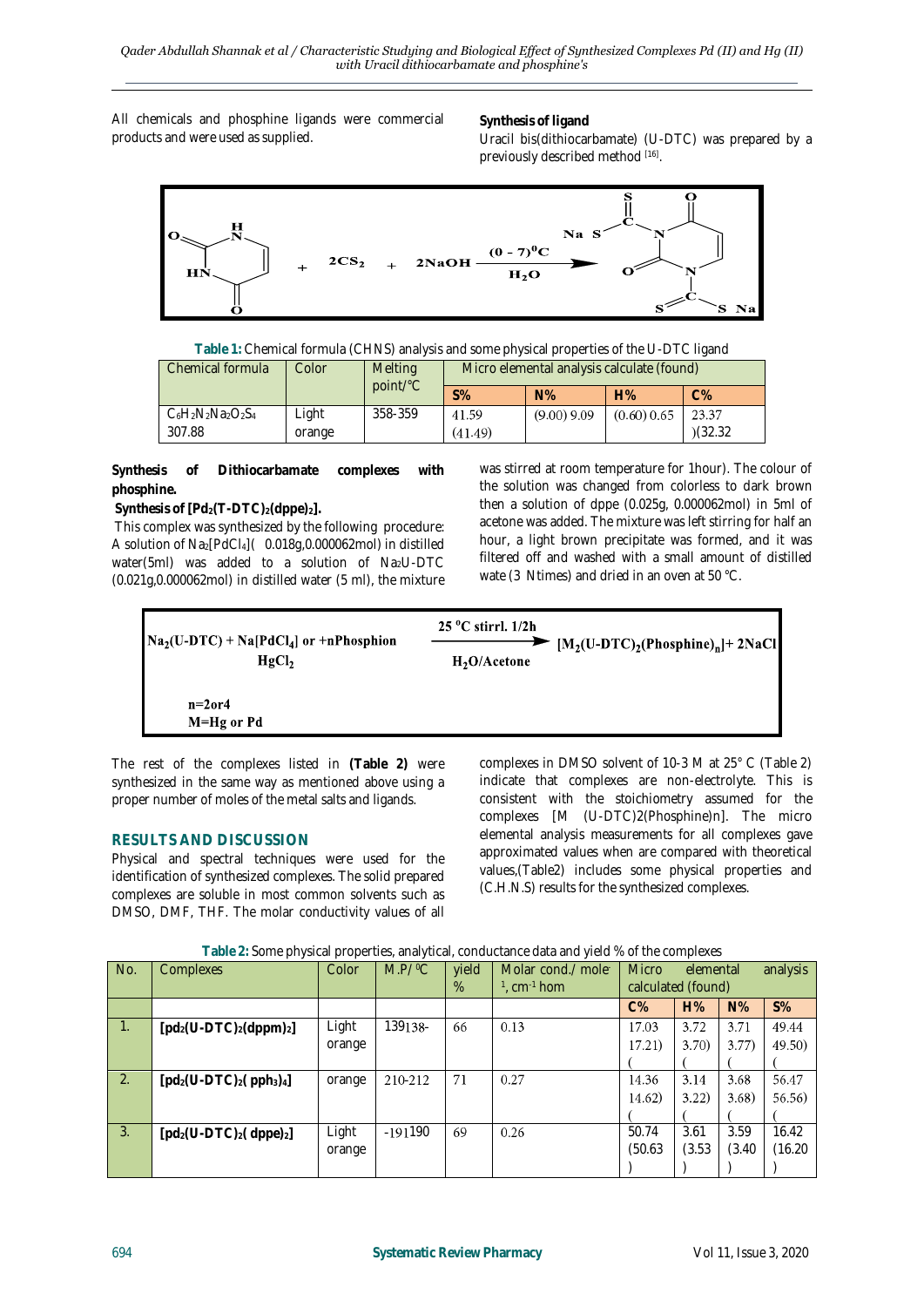*Qader Abdullah Shannak et al / Characteristic Studying and Biological Effect of Synthesized Complexes Pd (II) and Hg (II) with Uracil dithiocarbamate and phosphine's*

| 4.                         | $[pd_2(U-DTC)_2(dppp)_2]$         | brouw | 144-146   | 76 | 0.54 | 16.42   | 3.59   | 3.41   | 50.74  |
|----------------------------|-----------------------------------|-------|-----------|----|------|---------|--------|--------|--------|
|                            |                                   | n     |           |    |      | 16.62)  | 3.62)  | 3.43)  | 50.68) |
|                            |                                   |       |           |    |      |         |        |        |        |
| $-5.$                      | $[Hg_2(U-DTC)_2(dppm)_2]$         | white | 271270-   | 62 | 0.78 |         |        |        |        |
| 6.                         | $[Hg_2(U-DTC)_2(\text{pph}_3)_4]$ | Gray  | $-229228$ | 68 | 0.73 | 12.80   | 2.80   | 3.42   | )51.57 |
|                            |                                   |       |           |    |      | 12.85   | (2.78) | 3.20)  | (51.32 |
|                            |                                   |       |           |    |      |         |        |        |        |
| $\overline{7}$ .           | $[Hg_2(U-DTC)_2(dppe)_2]$         | Light | 241-243   | 60 | 0.16 |         |        |        |        |
|                            |                                   | gray  |           |    |      |         |        |        |        |
| $\overline{\phantom{0}}8.$ | $[Hg_2(U-DTC)_2(dppp)_2]$         | Dark  | 255-257   | 58 | 0.19 | 45.92   | 3.40   | 3.15   | 14.42  |
|                            |                                   | gray  |           |    |      | (45.68) | (3.33) | (2.98) | (14.28 |
|                            |                                   |       |           |    |      |         |        |        |        |

The prominent infrared spectral data of prepared ligand and its complexes are given in **(Table 3).**

The IR spectra of the complexes were compared with those of the free ligand in order to determine the coordination sites that may be involved in bonding.

In U-DTC, the infrared bands observed at 1687 cm-1 , 1479 cm-1, (1118) and (993) cm<sup>-1</sup> have been assigned to  $v = 0$ ,  $v$  (C-N),  $v$  (C=S) and(C-S) respectively [16]. In IR spectra of all complexes , the C=O stretching vibration are shifted to higher values 1653-1691cm<sup>-1</sup>, suggesting that the carbonyl group is not involved in bonding in coordination with central metal ion [17] .

Also, the complexes spectra showed bands at 1435-1487  $cm<sup>-1</sup>$  which is assigned to(C-N) group and those values, indicating that  $(C-N)$ group is not coordinated  $[18]$ .

A noticeable shift to lower frequencies for bands of (C-S)  $(891-1001)$  cm<sup>-1</sup>, and  $(1101-1188)$ cm<sup>-1</sup> in the complexes were observed .

The  $\upsilon$  (C-S) frequencies can be used for distinguishing between the mono and bidentate binding of dithiocarbamate ligand with the metal ion , the presence of two bonds in spectra of the complexes refer to  $v$  (C-S) bonds in spectra of the complexes refer to monodentate coordination of dithiocarbamate ligand with the metal ion  $[19]$ . The new bands in the region (692-700) cm $[1429]$ 1438) $cm^{-1}$  were assigned to  $\nu$  (P-C) and  $\nu$  (P-Ph) respectively indicating that phosphine ligands are coordinated with metal center [13] .

| Complexes                         | $\mathbf{v}$ (C-H)<br>Alph.<br>Ar. | $\mathbf{v}$ (C=C) | $C=O$ )( $v$ | $\mathbf{v}$ (C-N) | $\mathbf{v}$ (C=S)<br>$\mathbf{v}$ (C-S) | $\mathbf{v}$ (P-Ph) | $\mathbf{v}$ (C-Ph) |
|-----------------------------------|------------------------------------|--------------------|--------------|--------------------|------------------------------------------|---------------------|---------------------|
| U-DTC                             | 2951<br>.                          | 1595               | 1687         | 1479               | 1118<br>993                              |                     |                     |
| $[pd_2(U-DTC)_2(dppm)_2]$         | 2937<br>3070                       | 1597               | 1683         | 1477               | 1074                                     | 1431                | 700                 |
| $[pd_2(U-DTC)_2(pph_3)_4]$        | 2974<br>3057                       | 1620               | 1685         | 1479               | 1093<br>997                              | 1433                | 694                 |
| $[pd_2(U-DTC)_2(dppe)_2]$         | 2937<br>3063                       | 1577               | 1671         | 1475               | 1074<br>995                              | 1431                | 694                 |
| $[pd_2(U-DTC)_2(dppp)_2]$         | 2937<br>3057                       | 1626               | 1696         | 14783              | 1014<br>964                              | 1429                | 696                 |
| $[Hg_2(U-DTC)_2(dppm)_2]$         | 2970<br>3053                       | 1604               | 1681         | 1467               | 1097                                     | 1433                | 692                 |
| $[Hg_2(U-DTC)_2(\text{pph}_3)_4]$ | 2922<br>3023                       | 1622               | 1691         | 1479               | 1022<br>997                              | 1429                | 694                 |
| $[Hg_2(U-DTC)_2(dppe)_2]$         | 2987<br>3059                       | 1620               | 1685         | 1479               | 1031<br>993                              | 1435                | 696                 |
| $[Hg_2(U-DTC)_2(dppp)_2]$         | 2941<br>3059                       | 1606               | 1676         | 1481               | 1095<br>997                              | 1433                | 696                 |

| Table 3: IR data of synthesized complexes and ligands (cm-1) |  |  |
|--------------------------------------------------------------|--|--|
|--------------------------------------------------------------|--|--|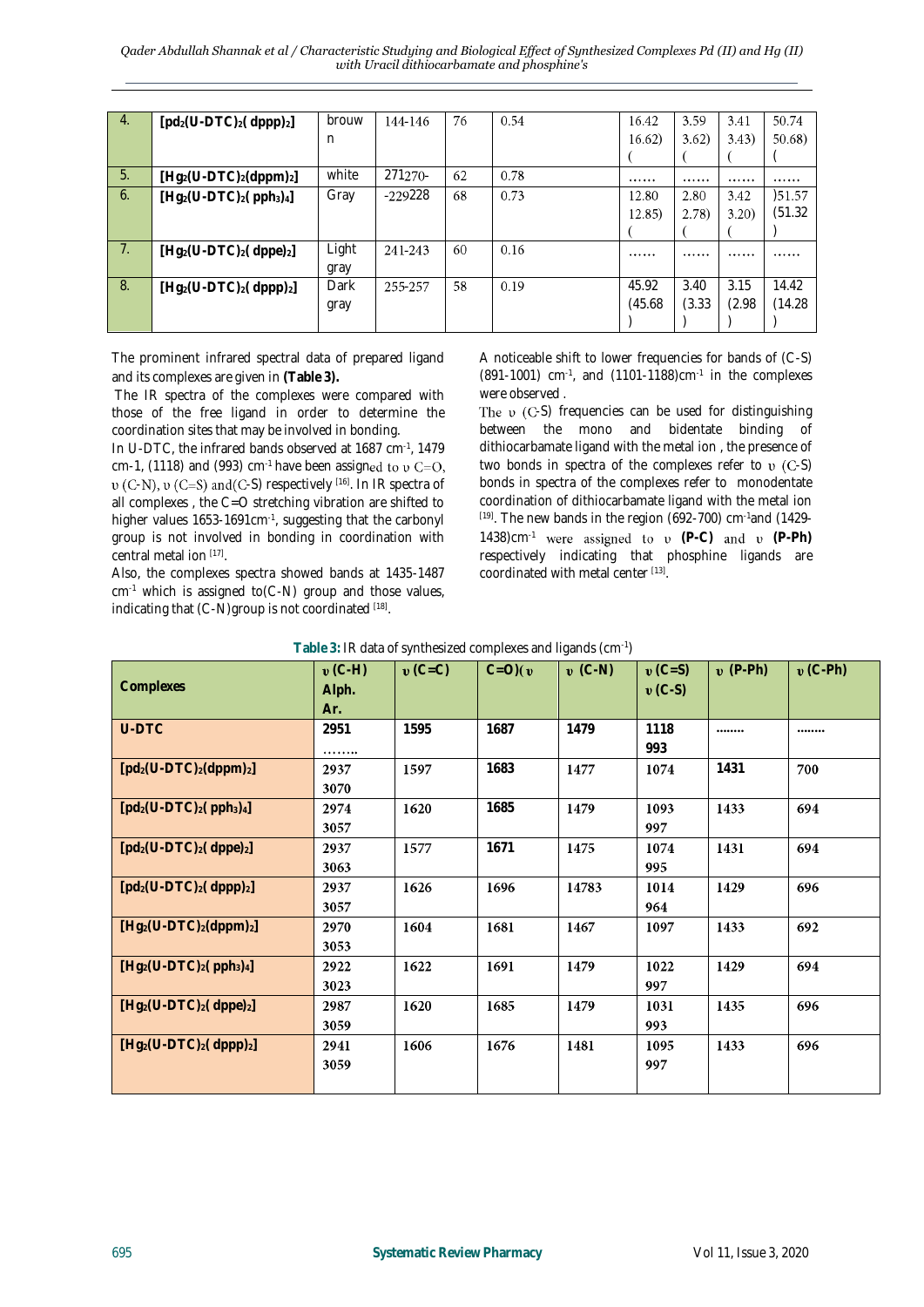*Qader Abdullah Shannak et al / Characteristic Studying and Biological Effect of Synthesized Complexes Pd (II) and Hg (II) with Uracil dithiocarbamate and phosphine's*



**NMR RESULTS**

**<sup>1</sup>H-NMR spectrum of U-DTC**

The <sup>1</sup>H-NMR spectrum of the prepared ligand (Na<sub>2</sub>U-DTC) in a dimethyl sulfoxide compensated by deuterium a two-signal at the site  $(\delta H = 5.21$  ppm), one proton correspondence, and a binary signal at the site ( $\delta H = 7.41$ ) ppm), One proton corresponded to as inferred from the complementarity, these two signals were attributed to the CH group. Which returns to the carbon atoms of the solvent as in Figure (3)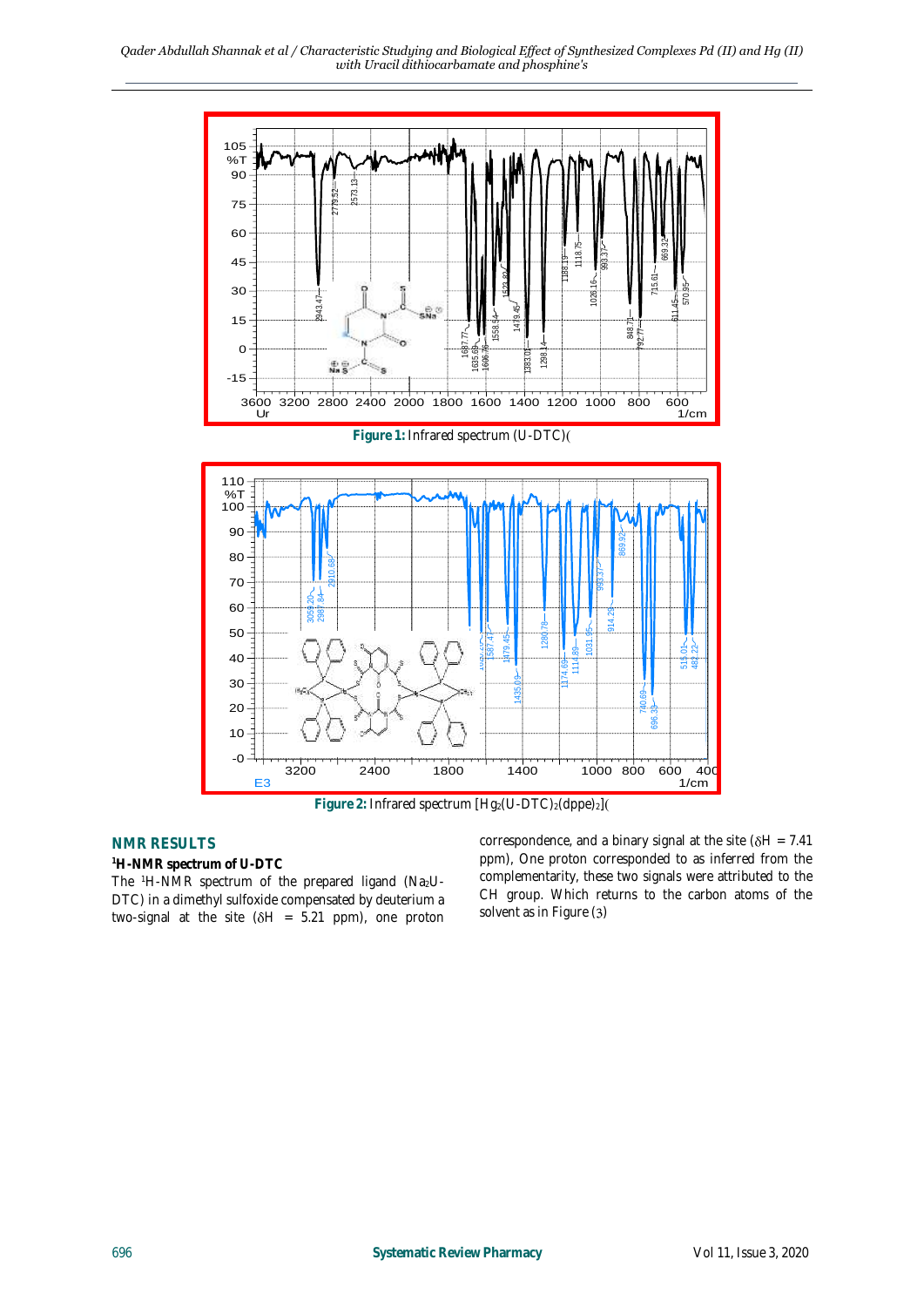

Figure 3: <sup>1</sup>H-NMR spectrum of (Na<sub>2</sub>U-DTC)

The H-NMR NMR spectrum of the complex  $[Hq<sub>2</sub> (U DTC$ )  $2$  (dppe)  $2$ ] illustrated in Figure 4 showed a multiple signal in the range  $\delta H = (7.37 - 7.77 \text{ ppm})$  and with an integration corresponding to 40 protons, the integrity of these signals indicates that they correspond to protons Eight aromatic rings, found in the dppe ligand, and the spectrum showed a mono signal at the location  $=H = (7.21)$ ppm belonging to the protons of the group (2C-H linked to the nitrogen of the ring nitrogen in the ligand (U-DTC) and with an complement that corresponds to two protons in the 2C-H groups The spectrum also showed a signal at

the location  $\delta H = (5.42)$  ppm, attributed to (2C-H) protons bound to the L-carbonyl group (U-DTC), and by complementarity corresponding to two protons in the 2C-H groups as A The spectrum showed a mono signal at the chemical displacement  $\delta H = (2.37)$  ppm, whose integrity indicates that they correspond to eight protons that were induced to the protons of a group of 4CH<sub>2</sub> in ligand dppe, and a mono signal at the chemical displacement  $\delta H = (2.51)$ ppm) where the mono signal indicates solvent protons if These values indicate the presence of ligand dppe with ligand U-DTC.



Figure 4: <sup>1</sup>H-NMR spectrum of the complex  $[Hq_2(U-DTC)_2(dppe)_2]$ 

The <sup>31</sup>P-NMR data for Some prepared complexes using DMSO-d6 as a Solvent are given in (Table 4), and figures(3 )show the spectra for some of them. [20,21] .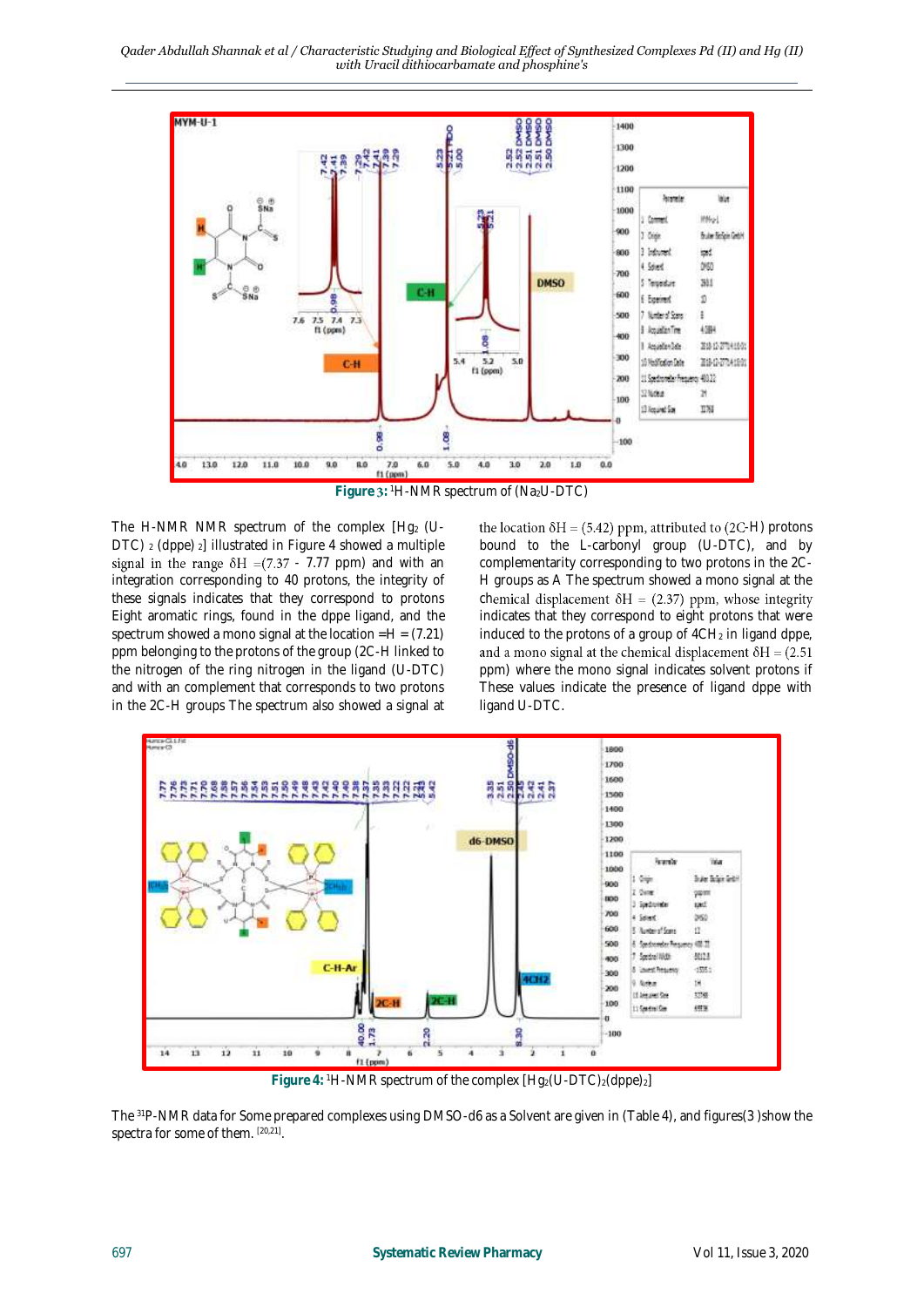

Figure 5: NMR spectrum of 31P-NMR of complex  $[Hq_2(U-DTC)_2(dppp)_2]$ 

| Table 4: $^{31}P\text{-NMR}$ data $\delta^{31}P$ ppms of some prepared complexes are all singlet |  |  |  |  |
|--------------------------------------------------------------------------------------------------|--|--|--|--|
|--------------------------------------------------------------------------------------------------|--|--|--|--|

| No. | Complex                    | δp    |
|-----|----------------------------|-------|
|     |                            |       |
|     | $[Hg_2(U-DTC)]_2(dppp)_2]$ | 24.08 |
|     | $[Hg_2(U-DTC)_2(dppe)_2]$  | 30.19 |
|     | $[pd_2(U-DTC)_2(pph_3)_4]$ | 25.60 |
|     | $[pd_2(U-DTC)_2(dppm)_2]$  | 48.52 |

**Table 5:** <sup>1</sup>H-NMR spectral data for some complexes

| No.            | Complex                                                                                                                                           |  |  |  |  |  |  |  |
|----------------|---------------------------------------------------------------------------------------------------------------------------------------------------|--|--|--|--|--|--|--|
|                |                                                                                                                                                   |  |  |  |  |  |  |  |
|                | <sup>1</sup> H-NMR(DMSO-d <sup>6</sup> ): $\delta$ 7.30-7.54(40H,Phos) for 8 cycle aromatic , $\delta$ 3.01(4H,CH <sub>2</sub> , ligand<br>dppm), |  |  |  |  |  |  |  |
|                | 82.09(6H,2CH <sub>3</sub> , ligand phos), 7.77(2H, 2CH, ligand phos) dppm                                                                         |  |  |  |  |  |  |  |
| $\overline{6}$ | H-NMR(DMSO-d <sup>6</sup> ): $\delta$ 7.31-7.67(60H,Phos) for 12 cycle aromatic, $\delta$ 1.37(6H,2CH <sub>3</sub> ,ligand phos)                  |  |  |  |  |  |  |  |
|                | 83.01(4H,CH2,ligandU-DTC)ppm., 7.26(2H,2CH,ligand phos) PPh <sub>3</sub>                                                                          |  |  |  |  |  |  |  |

#### **Anti-bacterial activity**

The synthesized dithiocarbamate ligand and its complexes were tested against two types of bacteria *Staphylococcus aureus* (gram positive) and *Escherichia coli* (gram negative). DMSO was used as solvent and as a control. The concentration of the compound in this solvent were (1 x  $10^{-3}$ ),  $(1 \times 10^{-2})$  and  $(1 \times 10^{-1})$  mg/ml. The disc sensitivity test method was used, the incubation was held for 24 hours at 37 <sup>0</sup>C. The measured inhibition zones against amounts of growth of two types of bacteria are summarized in (Table5) that displays the effect of synthesized compounds on bacterial strains.

The results revealed that some of the metal complexes have nearly the same activity or to be more active in comparison with the ligands and that means upon complexation may lead to slight increase of inhibition against bacteria. Antibiotics have been used are: Ampicillin, Amoxicillin.

| No. | Complexes                         | Conc.mg/ml         | staphylococcus | Pseudomonas |
|-----|-----------------------------------|--------------------|----------------|-------------|
|     |                                   |                    | aureus         | aeruginosa  |
| 1.  | U-DTC                             | $1 \times 10^{-3}$ | $^{+}$         |             |
|     |                                   | $1 \times 10^{-2}$ | $\pm$          | $^{+}$      |
|     |                                   | $1 \times 10^{-1}$ | $^{+++}$       | $^{++}$     |
| 2.  | $[Pd_2(U-DTC)_2(dppm)_2]$         | $1 \times 10^{-3}$ |                | $\pm$       |
|     |                                   | $1 \times 10^{-2}$ |                | $^{+}$      |
|     |                                   | $1 \times 10^{-1}$ | $^{+}$         | $^{+++}$    |
| 3.  | $[Pd_2(U-DTC)_2(dppp)_2]$         | $1 \times 10^{-3}$ |                | $^{+}$      |
|     |                                   | $1 \times 10^{-2}$ | $^{+}$         | $++$        |
|     |                                   | $1 \times 10^{-1}$ | $++$           | $++++$      |
| 4.  | $Pd_2(U - DTC)_{2}(pph_3)_{4}]$ [ | $1 \times 10^{-3}$ |                |             |
|     |                                   | $1 \times 10^{-2}$ | $^{+}$         | $+$         |

#### **Table 5:** Results of antibacterial study of complexes and prepared ligands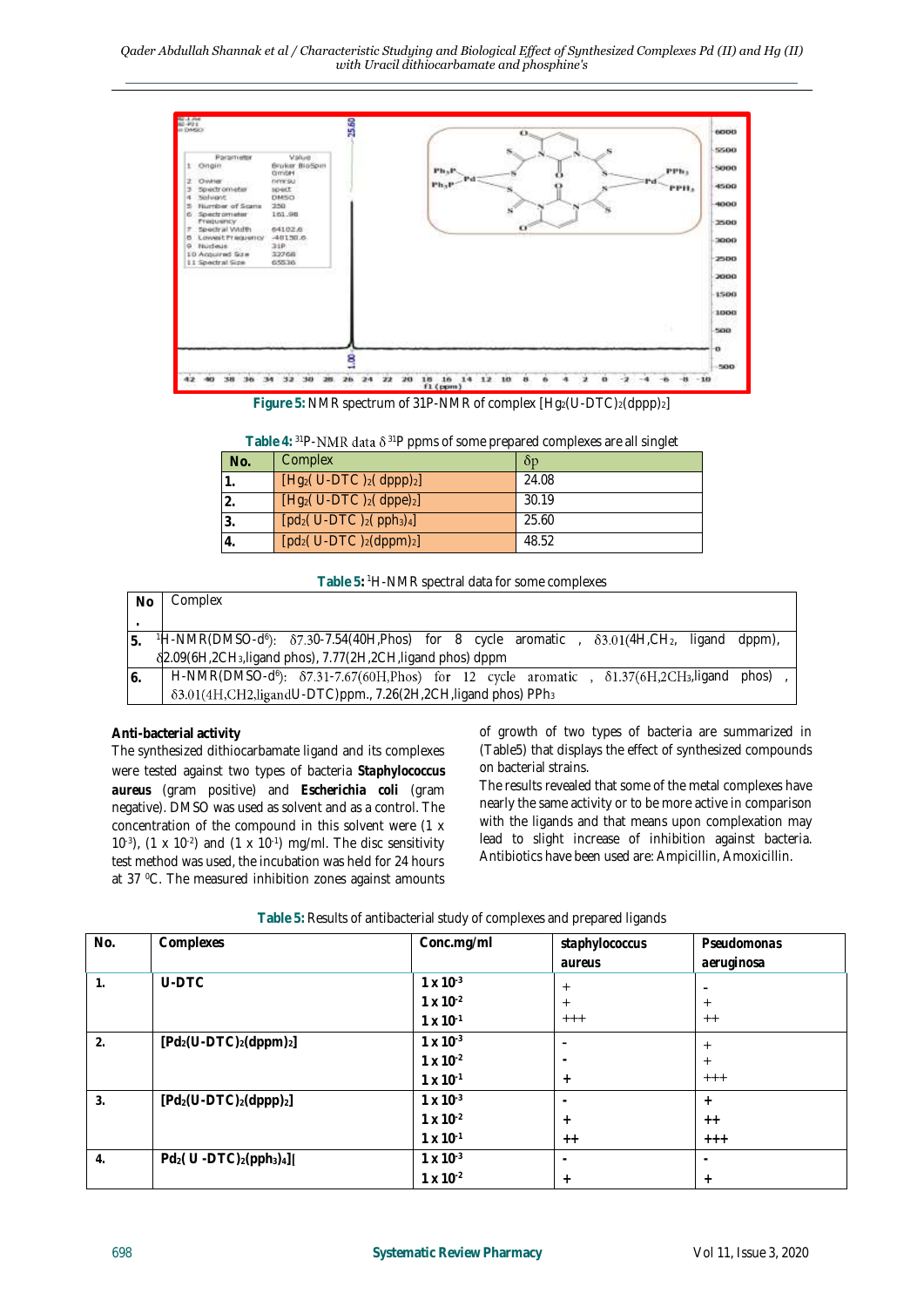*Qader Abdullah Shannak et al / Characteristic Studying and Biological Effect of Synthesized Complexes Pd (II) and Hg (II) with Uracil dithiocarbamate and phosphine's*

|                |                                                    | $1 \times 10^{-1}$ | $+$                          | $++$    |
|----------------|----------------------------------------------------|--------------------|------------------------------|---------|
| 5.             | $Pd_2(U - DTC)$ <sub>2</sub> (dppe) <sub>2</sub> [ | $1 \times 10^{-3}$ |                              |         |
|                |                                                    | $1 \times 10^{-2}$ | ٠                            | $+$     |
|                |                                                    | $1 \times 10^{-1}$ | ٠                            | $+ +$   |
| 6.             | $[Hg_2(U-DTC)_2(dppm)_2]$                          | $1 \times 10^{-3}$ |                              |         |
|                |                                                    | $1 \times 10^{-2}$ |                              | $^{+}$  |
|                |                                                    | $1 \times 10^{-1}$ | $\qquad \qquad \blacksquare$ | $+$     |
| 7 <sub>1</sub> | $[Hg_2(U-DTC)_2(dppp)_2]$                          | $1 \times 10^{-3}$ | $^{+}$                       |         |
|                |                                                    | $1 \times 10^{-2}$ | $^{++}$                      | $^{+}$  |
|                |                                                    | $1 \times 10^{-1}$ | $^{+++}$                     | $^{++}$ |
| 8.             | $Hg_2(U-DTC)_2(pph_3)_4$ ][                        | $1 \times 10^{-3}$ | $^{+}$                       |         |
|                |                                                    | $1 \times 10^{-2}$ | $\pm$                        | $+$     |
|                |                                                    | $1 \times 10^{-1}$ | $^{++}$                      | $^{++}$ |
| 9.             | $Hg_2(U-DTC)_2(dppe)_2$                            | $1 \times 10^{-3}$ | $^{+}$                       |         |
|                |                                                    | $1 \times 10^{-2}$ | $^{++}$                      | $^{+}$  |
|                |                                                    | $1 \times 10^{-1}$ | $^{++}$                      | $^{++}$ |

 $(-)$  = There is no inhibition

 $(+)$  =Inhibition of 5 - 15 mm diameter

 $(++)$  =Inhibition of 2 - 15 mm diameter

 $(+++)$ =Inhibition of 25 to 35 mm diameter



Figure 6: The inhibitory activity of the complex [Hg<sub>2</sub> (U-DTC) <sub>2</sub> (dppe) <sub>2</sub>] and [Pd<sub>2</sub> (U-DTC)<sub>2</sub> (dppm)<sub>2</sub>] against bacteria *Pseudomonas aeruginosa*

#### **CONCLUSIONS**

Based on analytical and spectral results, the U-DTC acts as a monodentate ligand which is bonded with the metal ions through a single sulfur atom while phosphine ligands is coordinated with the metal ions in a different modes ,pph3wascoordinated as amonodentate ligand, dppm coordinate through one phosphine atom behaved and dppe and dppp behaved as a bidentate ligands.

The geometrical structures for synthesized complexes can be proposed as follows

# **\*SQUARE PLANNER STRUCTURE FOR PALLADIUM COMPLEXES**

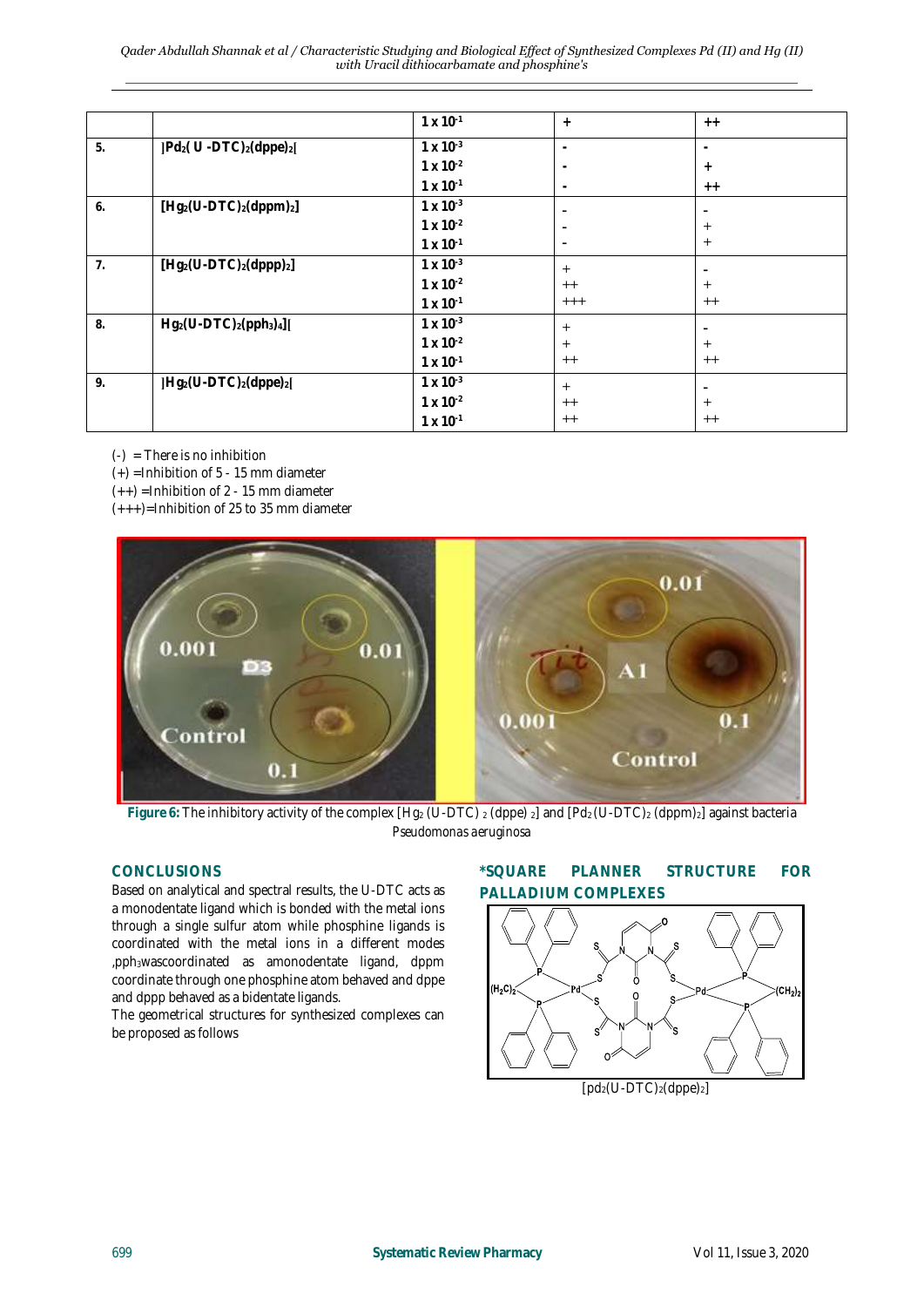*Qader Abdullah Shannak et al / Characteristic Studying and Biological Effect of Synthesized Complexes Pd (II) and Hg (II) with Uracil dithiocarbamate and phosphine's*



# **\*TETRAHEDRAL GEOMETRY FOR MERCURY COMPLEXES**



 $[Hq_2(U-DTC)_2(dppm)_2]$ 



## **REFERENCES**

- 1. A.S.Bajpai, Application of thermo gravimetric analysis for characterization of bisdithiocarbamate of Urea and its copper(II)complex.Thermochim.Acta,411,139- 148,(2004).
- 2. Amer A. Taqa, Ihsan M., Coordination compounds of bismuth and Tin, React.Inorg.Met-Org.Chem., 2001, Vol.31, No.4, 517-526.
- 3. I.P.Ferreria, G.M.de Lima, E.B.paniago, J.A.Takahashi, K.Krambrock,C.B. pinheiro<br>,J.L.Wardell,L.C.visentin,., "Synthesis, ,J.L.Wardell,L.C.visentin,., characterization ,structural and biological aspectsof copper(II) dithiocarbamate complexes-part- II " J.Mol.struct,1048,357-366(2013).
- 4. A.Ariafod., M.D.Asli,,H.Aghboszorg, M,Monajjemi, Theoretical studies of rotational barriers of dithiocarbamate ligands in the square planer complexes TM(L1)(L2)(H2dtc) TM=Ir,Rh.Mol.struct .(Theorem).,636,49-56,(2003).
- 5. G.C.Zhou "Design, Synthesis and evaluation of a Cellular stable and detectable biotinylated fumagillin